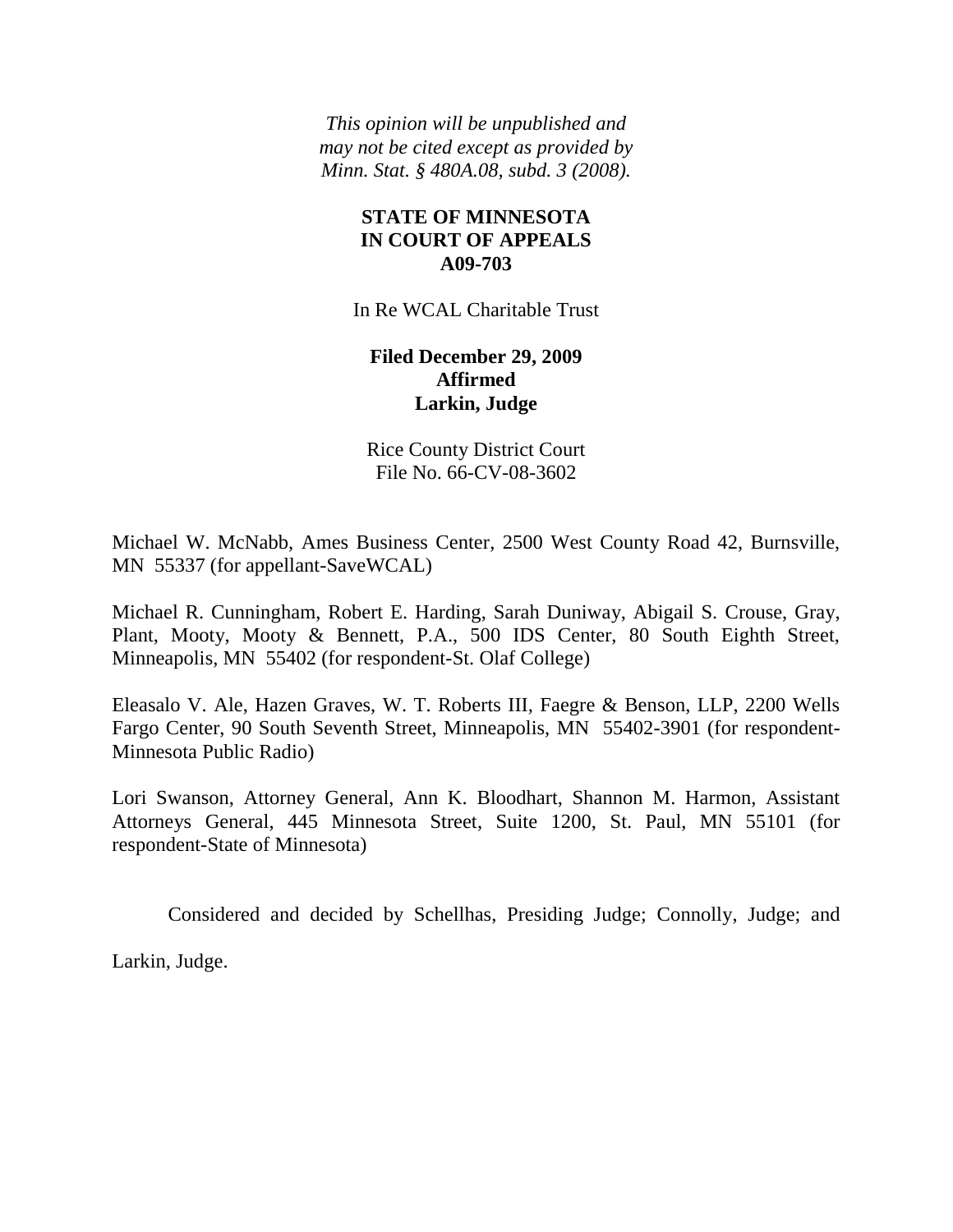#### **U N P U B L I S H E D O P I N I O N**

## **LARKIN**, Judge

Appellant SaveWCAL challenges the district court's grant of summary judgment to respondents St. Olaf College and Minnesota Public Radio (MPR). Because the district court did not abuse its discretion by granting summary judgment based on the doctrine of laches, we affirm.

## **FACTS**

The parties agree that the relevant facts are undisputed. St. Olaf, a longestablished and widely respected liberal-arts college located in Northfield, is a non-profit corporation organized under the laws of the State of Minnesota. It is also a tax-exempt organization under Section  $501(c)(3)$  of the Internal Revenue Code. In 1922, the federal government issued a broadcasting license to St. Olaf to operate WCAL Radio (WCAL). When the Federal Radio Commission was created in 1927, one of the first 27 licenses granted was to St. Olaf to operate WCAL on an AM broadcasting frequency. In 1968, the Federal Communications Commission (FCC) issued a license to St. Olaf to operate WCAL at the 89.3 FM broadcasting frequency. In 1998, the FCC issued a license to St. Olaf to operate a translator station at the 88.7 broadcasting frequency to transmit the WCAL signal to southeastern Minnesota.

WCAL was the first listener-supported ratio station in the nation. WCAL was a public radio service that was designed to broadcast classical music, public-affairs programs, and religious services to a large metropolitan community outside the academe in a manner that would reflect the intellectual, spiritual, and cultural traditions of St. Olaf.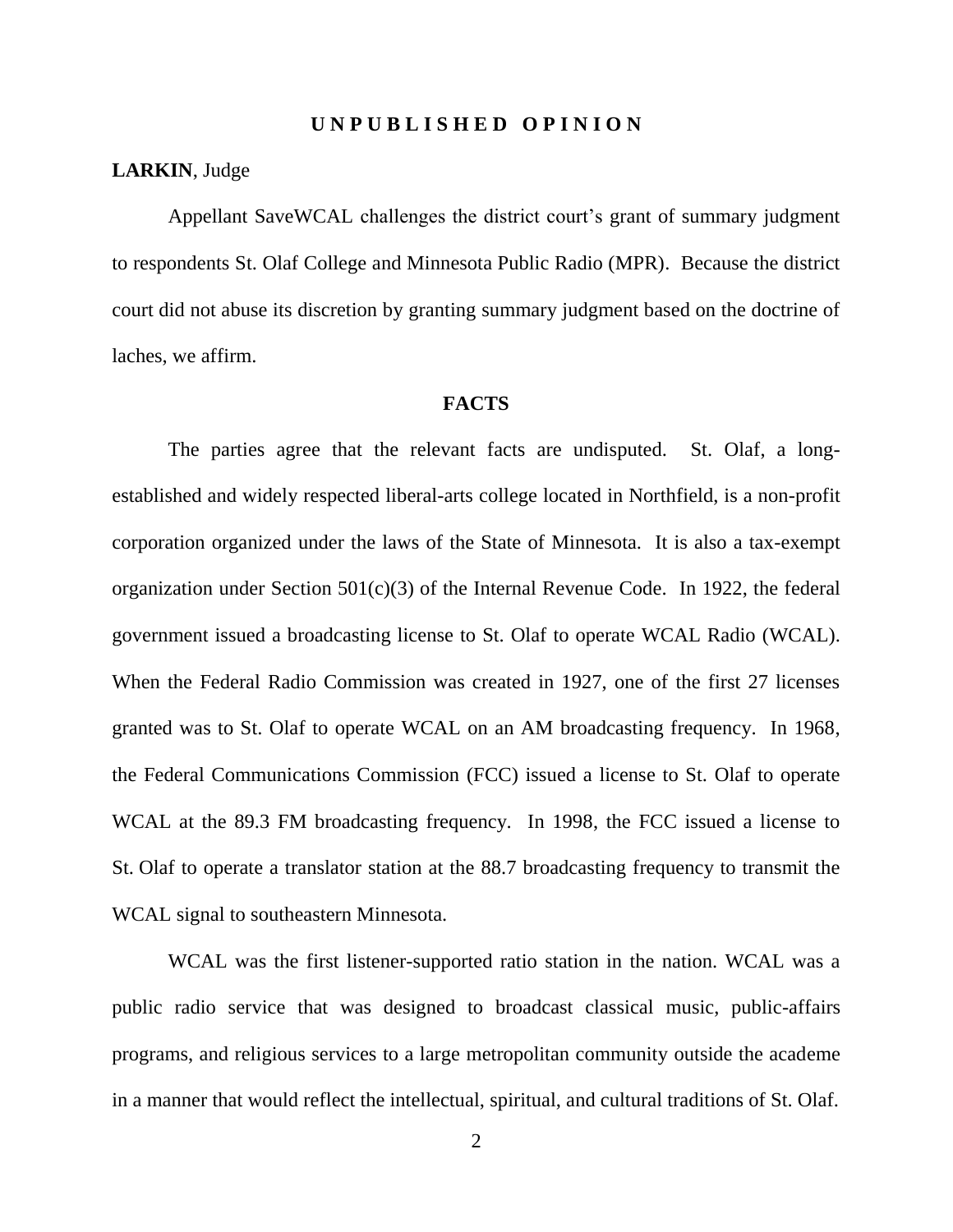The broadcasting studios and offices of WCAL were located in the Skifter Building on the St. Olaf campus. The building was built in stages from 1931 through 1991. The costs of construction were paid with charitable contributions from WCAL donors. In 1991, a new broadcasting tower was constructed to transmit the WCAL signal, at a cost of more than \$1 million, on land leased from the University of Minnesota in Rosemount. The cost of construction was paid with charitable contributions from WCAL donors and with a loan from St. Olaf, which was repaid with interest at the rate of seven percent per annum by charitable contributions.

At periodic intervals, St. Olaf renewed its broadcast licenses for WCAL pursuant to the requirements of federal law. In order to renew the licenses, St. Olaf had to demonstrate to the FCC that it was serving the public interest, convenience, and necessity. Over more than 80 years, tens of thousands of individual WCAL donors contributed millions of dollars to support WCAL. Their charitable contributions enabled St. Olaf to serve the public interest, the prerequisite for the renewal of its licenses for WCAL. The individual donors financially supported the radio station and enabled St. Olaf to continue its possession of the licenses and other assets. The support of the individual donors also enabled the college to obtain donations and grants from additional sources.

St. Olaf solicited donations and grants to provide for the operating costs, the capital assets, and the WCAL endowment. The donors to WCAL included corporations, foundations, the Corporation for Public Broadcasting (CPB), St. Olaf itself, and tens of thousands of individuals. St. Olaf solicited donations based on its representation that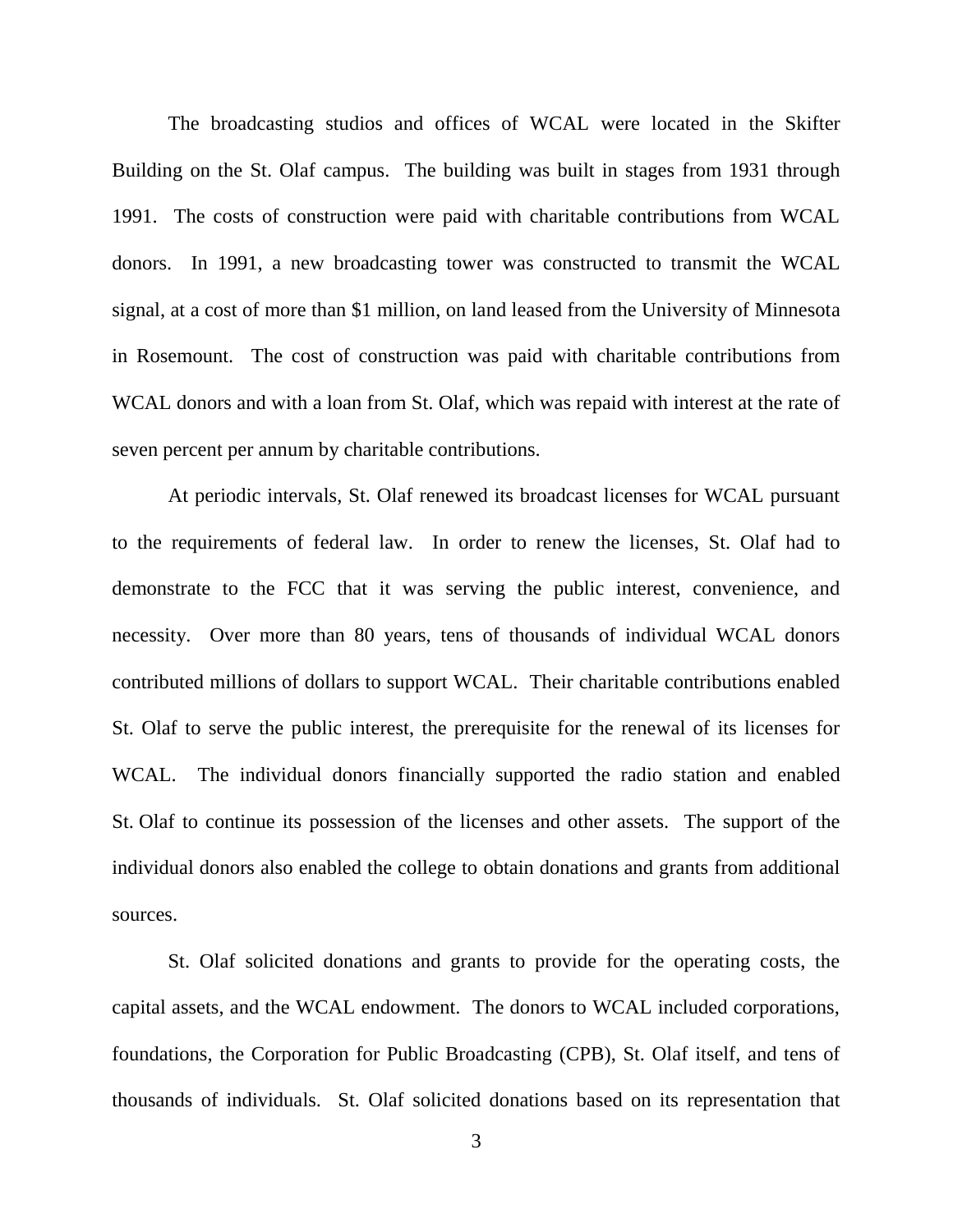charitable gifts would "help guarantee the future of Classical 89.3 for generations to come."

In 2004, WCAL had 8,000 devoted listener-members and a weekly audience of 80,000 listeners. The broadcast signal reached the Twin Cities metropolitan area and southeastern Minnesota. More than three million listeners could access WCAL programming with a radio. At the same time, St. Olaf considered the station's relevance to the college's educational mission to have become increasingly tenuous. After evaluating WCAL against other programs more directly related to St. Olaf's educational mission, the board of regents questioned whether continued operation of the radio station was in the college's best interest. When the opportunity arose to sell St. Olaf's FCC license and associated equipment for a reasonable price and to use the proceeds to advance St. Olaf's primary mission of educating students, the board of regents determined that closing the radio station and selling the associated assets was in the best interests of St. Olaf and its students.

MPR is a non-profit corporation organized under the laws of the State of Minnesota. It is also a tax-exempt organization under Section 501(c)(3) of the Internal Revenue Code. Its principal place of business is in St. Paul. In November 2003, MPR submitted a multi-million dollar offer to St. Olaf for the assignment of the broadcasting licenses for 89.3 FM and 88.7 FM; the purchase of the Rosemount broadcasting tower; the assignment of the lease on which the tower is located; all other real property used in connection with the operation of WCAL; the purchase of personal property, including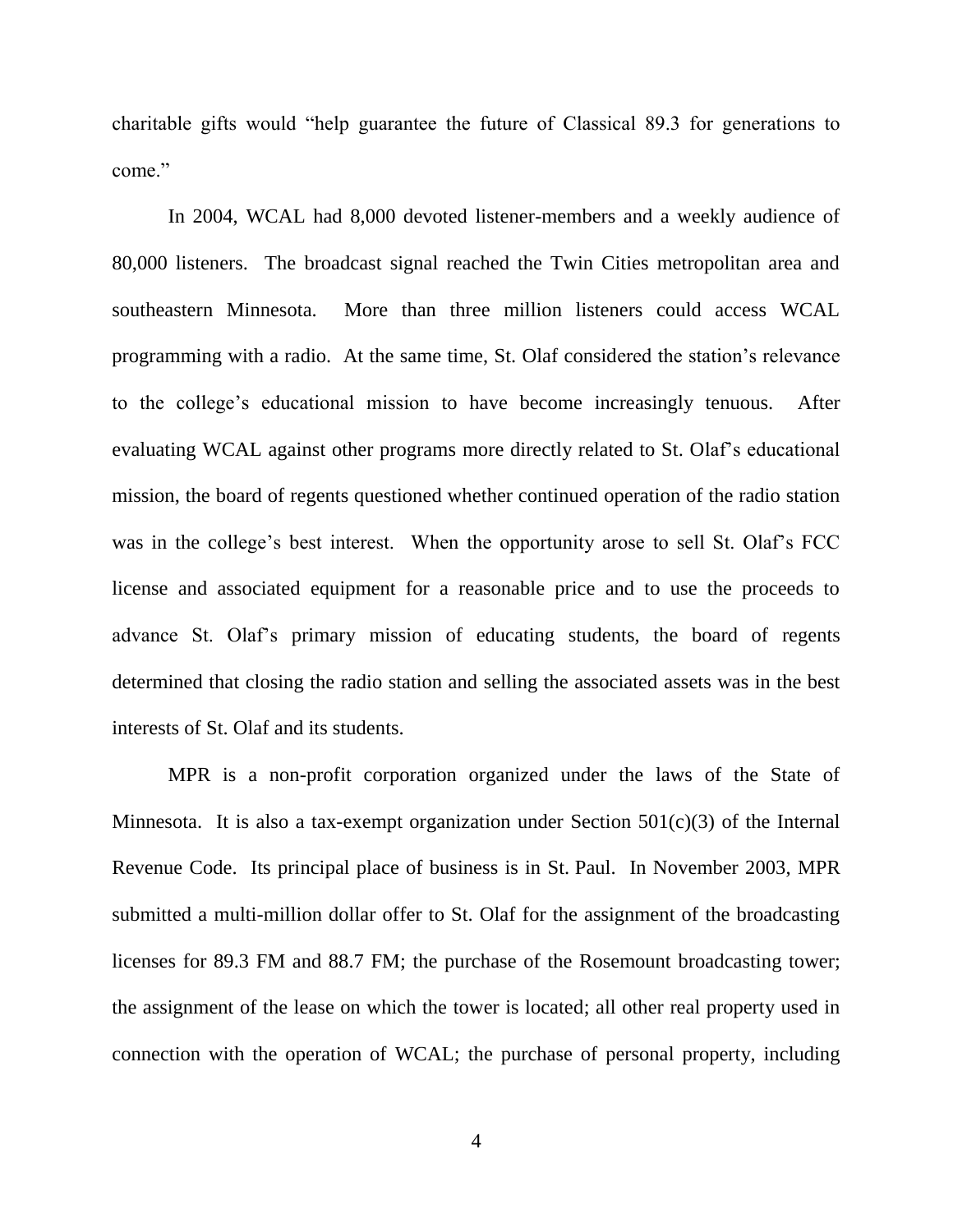most of the music library used in connection with the operation of the station; and the goodwill and going-concern value of the station.

MPR communicated the offer to the president of St. Olaf. The president turned the offer over to a vice president of St. Olaf and the chair of the finance committee of the board of regents of St. Olaf for evaluation. The finance committee chair was also a member of the board of trustees of MPR and the board of directors of Piper Jaffray & Co. St. Olaf and MPR did not notify the Attorney General of the State of Minnesota of the offer, nor did either party seek judicial approval for the sale.

On August 9, 2004, four days after St. Olaf accepted the MPR offer, the college informed the board of directors of WCAL of the MPR offer for the first time. The WCAL board of directors was established in 1979. The board was intended to serve as the community advisory board required by federal law as a condition to the receipt of federal funds. The purpose of the community advisory board is to enable the public to participate in significant policy decisions. Two of the WCAL directors were also members of the board of regents of St. Olaf. Neither director informed his or her fellow directors on the WCAL board of the MPR offer prior to August 9.

On August 30, St. Olaf and MPR submitted an application to the FCC for the assignment of the broadcast licenses for 89.3 FM and 88.7 FM.

SaveWCAL was organized on September 3, 2004, as a non-profit corporation under the laws of the State of Minnesota. It is also a tax-exempt organization under Section  $501(c)(3)$  of the Internal Revenue Code. The purpose of the corporation, as expressed in its articles of incorporation, is to preserve WCAL. After St. Olaf announced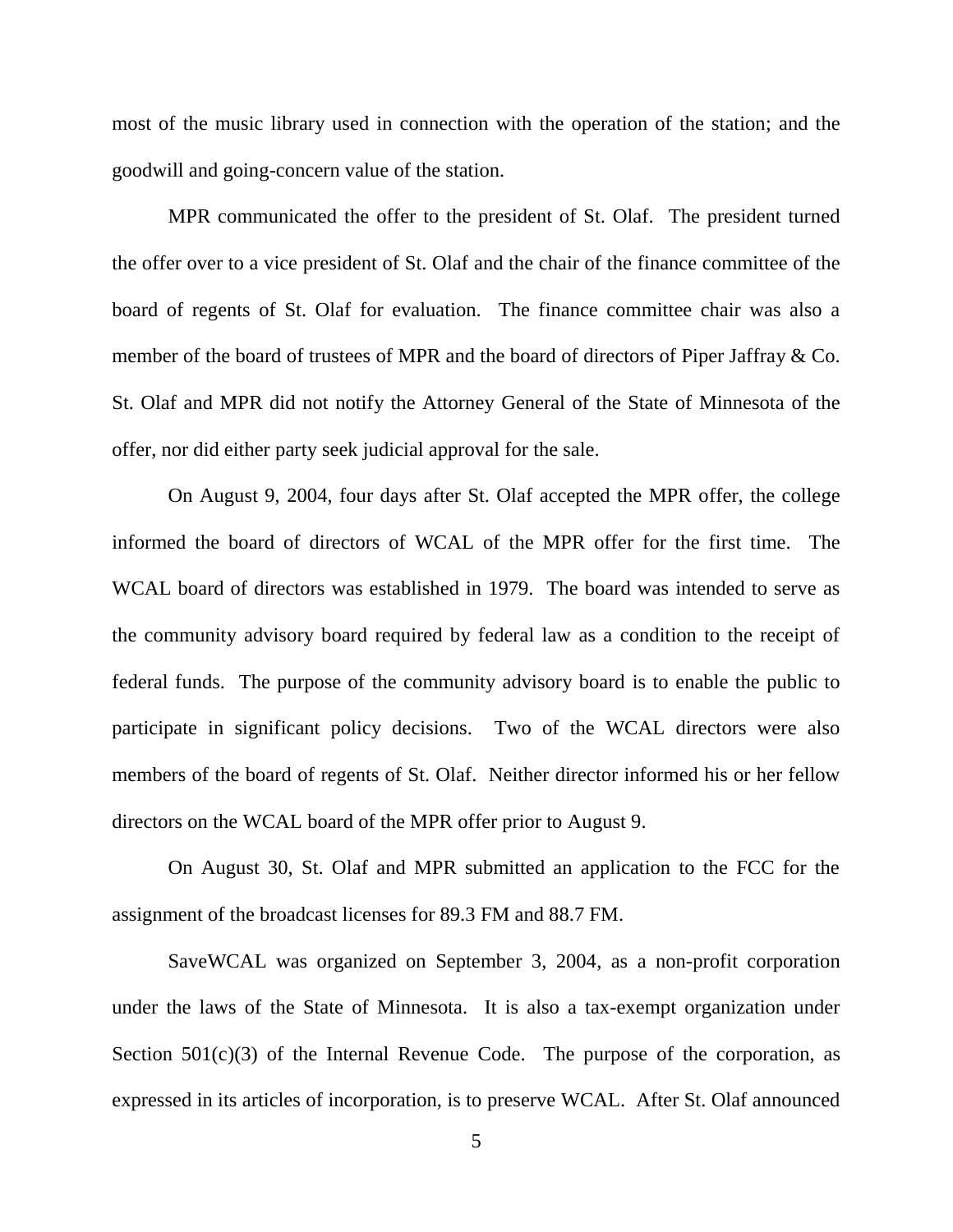the sale of WCAL to MPR on August 10, SaveWCAL posted an electronic petition to demonstrate the listeners' fervent support for preservation of the radio station. More than 5,500 persons signed the petition by the end of 2004.

On October 5, the general counsel for SaveWCAL submitted a request to the attorney general of the State of Minnesota to exercise his statutory responsibility for supervision of charitable trusts by investigating the St. Olaf–MPR transaction. The request stated, in part, that "the proceedings before the FCC and the CPB will not provide a forum for the determination of compliance with the provisions of state law on charitable trusts.‖ In a written response dated October 19, 2004, the attorney general refused to commence an investigation.

On November 15, the FCC approved the assignment of the broadcast licenses for 89.3 FM and 88.7 FM to MPR, and on November 19, 2004, the St. Olaf–MPR transaction closed. St. Olaf received \$10.5 million in cash from MPR plus promotional announcements for the college, to be broadcast on MPR. The parties agreed that the promotional announcements had a value of \$1.3 million. In December 2004, St. Olaf announced that the \$10.5 million in cash received from MPR would be added to the general endowment for the college. The income from that additional investment would be used to repair the organ in the college chapel and to endow four faculty chairs. MPR has used the assets of WCAL for its own purposes, including broadcasting its own programming (alternative rock music) on 89.3 FM since January 24, 2005.

Over the years, St. Olaf had established an endowment for WCAL with some of the charitable contributions from WCAL donors. In March 2004, the value of the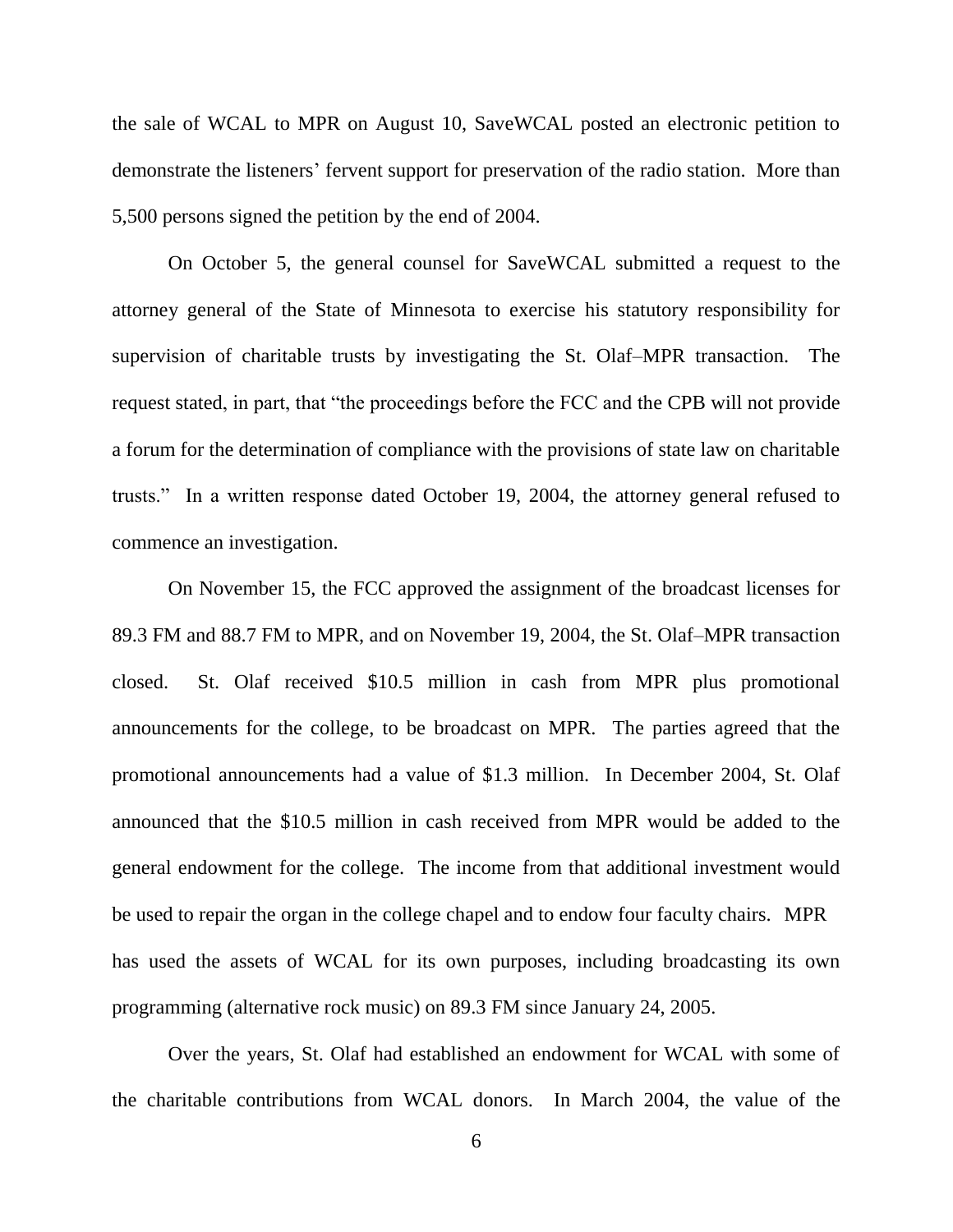endowment was approximately \$2.94 million. Between November 2004 and December 2006, St. Olaf withdrew approximately \$1.6 million from the WCAL endowment, including a gift from a senior regent valued at \$1 million. The value of the charitable gifts in the WCAL endowment after the withdrawals was approximately \$1.36 million.

In December 2006, St. Olaf filed a petition in Rice County District Court requesting approval to use the charitable gifts remaining in the WCAL endowment. St. Olaf designated three major categories of donations: (1) restricted endowment gifts, valued at approximately \$401,600 as of April 2006; (2) restricted non-endowment gifts, valued at approximately \$651,000 as of April 2006; and (3) undocumented gifts, valued at approximately \$230,000 as of April 2006. St. Olaf requested the district court to approve the use of the restricted endowment gifts for activities it defined as "core WCAL activities." St. Olaf also requested the district court to declare that there were no longer any restrictions on use of the restricted non-endowment gifts and the undocumented gifts.

The attorney general responded to the petition in the form of a letter memorandum. SaveWCAL also responded to the petition in the form of a letter memorandum, but SaveWCAL did not file a petition or cross-petition. Hearings on the petition were held in Rice County District Court in March, April, and May 2007. On June 20, the attorney general filed a memorandum of law expressing her official position. In July, the district court appointed a senior district court judge as a special master.

St. Olaf represented to the district court that it had obtained the consent of living donors to withdraw the \$1.6 million from the WCAL endowment between November 2004 and December 2006 and that therefore there were no longer any restrictions on the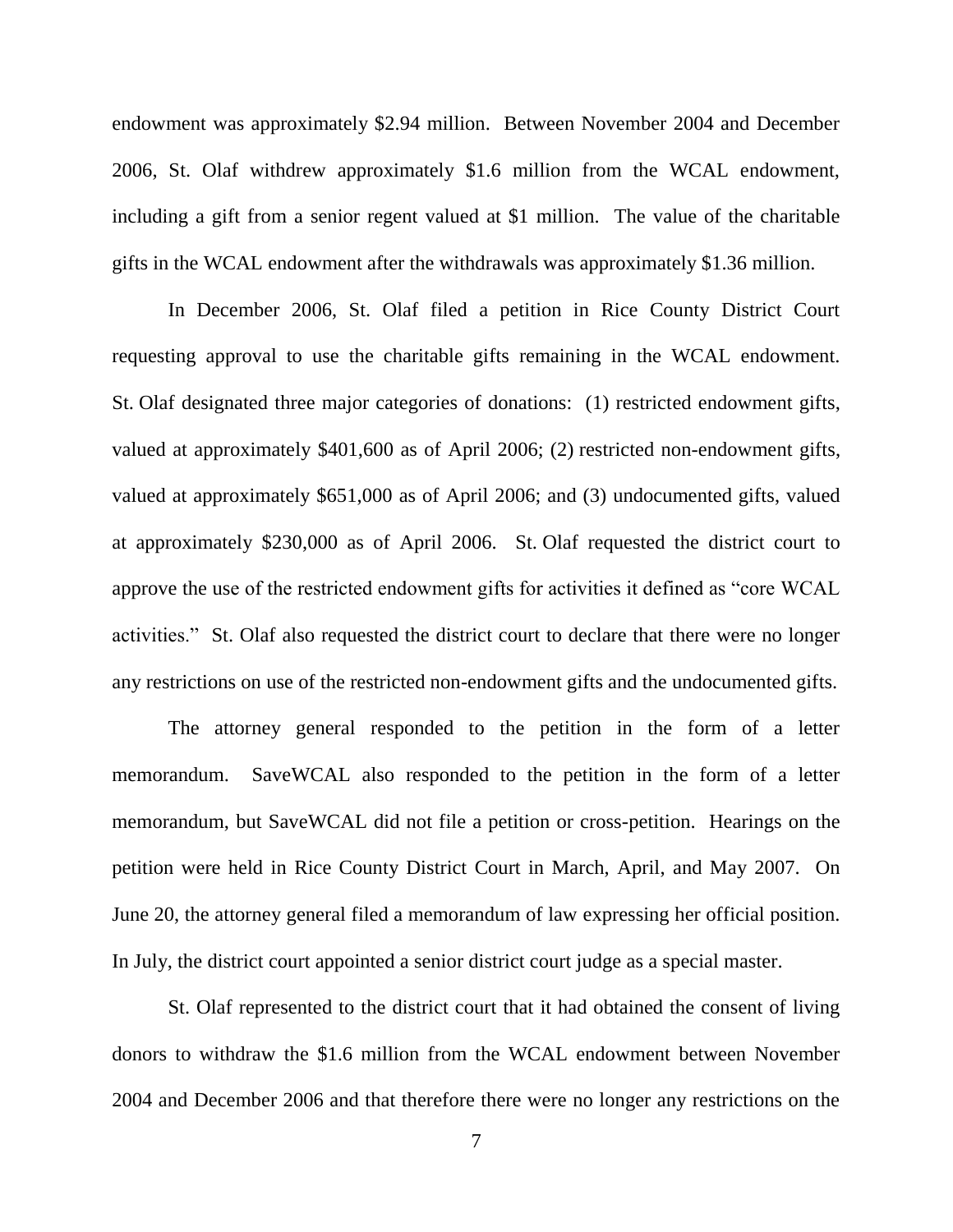use of those donations. The senior regent whose gift was valued at \$1 million denied this representation in a letter submitted to the court, in which he declared that St. Olaf had never contacted him about withdrawal of his gift and had not obtained his consent.

In March 2008, the special master submitted his report. On June 10, the district court issued its order regarding St. Olaf's petition. The order granted St. Olaf's request to use the restricted endowment gifts for "core WCAL activities." The order restricted the use of the senior regent's gift that is valued at \$1 million to the same purpose. The order denied the petition with respect to the restricted non-endowment gifts and the undocumented gifts.

On September 24, 2008, nearly four years after the sale closed, SaveWCAL filed a petition pursuant to Minn. Stat. § 501B.16, subd. 19 (2008) and Minn. Stat. § 501B.31  $(2008)$  "to redress a breach of a charitable trust" by St. Olaf, concerning its sale of WCAL to MPR. In its petition, SaveWCAL asserted that individual and corporate donors contributed millions of dollars to support WCAL and that those donations were for a charitable purpose: "the operation and perpetuation of a public radio station." SaveWCAL contended that the act of making those donations created a charitable trust under Minnesota law. SaveWCAL alleged that St. Olaf and MPR breached the alleged charitable trust and requested that the district court issue a judgment declaring the sale of WCAL void. In the alternative, SaveWCAL requested a judgment declaring that the sale did not terminate the "WCAL Charitable Trust" and that the assets of the trust include the current value of the \$10.5 million cash payment received from MPR, the current value of the \$2.96 million WCAL endowment, and the Skifter Building. SaveWCAL also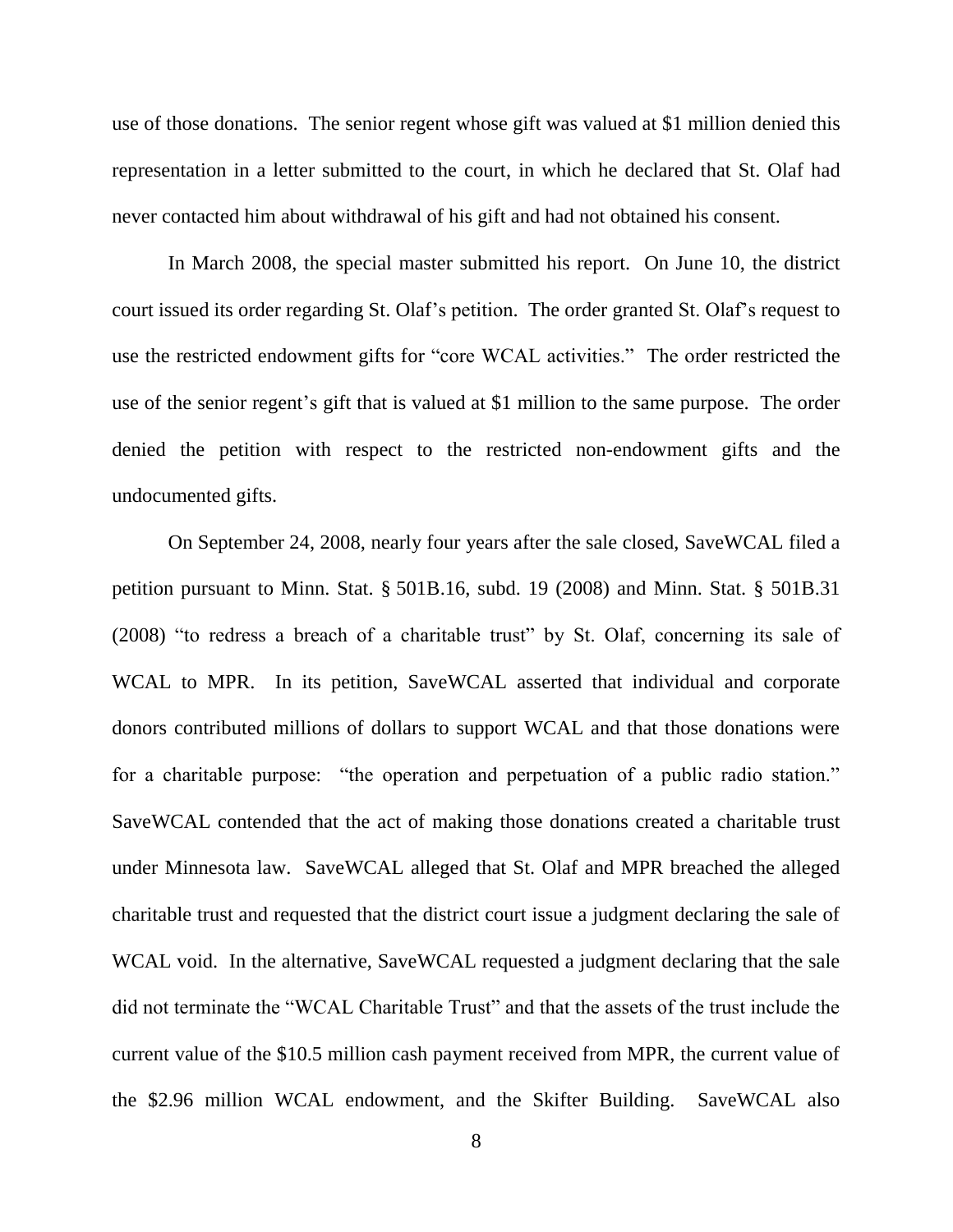requested that the district court remove St. Olaf as trustee based on "its attempt to liquidate the WCAL Charitable Trust without notice and without judicial approval and for its attempt to convert the assets of the trust to its own purposes." SaveWCAL stated that monetary damages were an inadequate remedy for the alleged breach and that "[a] judicial declaration that the St. Olaf–MPR transaction is void is the only adequate remedy for the breach of the WCAL Charitable Trust."

On October 20, St. Olaf filed a motion for dismissal for failure to state a claim pursuant to Minn. R. Civ. P. 12.02(e), or, in the alternative, a motion for summary judgment pursuant to Minn. R. Civ. P. 56. On October 21, MPR filed a similar motion for dismissal or, in the alternative, for summary judgment. The district court granted the motions for summary judgment and dismissed SaveWCAL's petition on the merits. This appeal follows.

## **D E C I S I O N**

On appeal from summary judgment, an appellate court determines (1) whether there are any genuine issues of material fact and (2) whether the district court erred in its application of the law. *Olmanson v. LeSueur County*, 693 N.W.2d 876, 879 (Minn. 2005).

The district court's grant of summary judgment was based on its conclusions that WCAL Radio itself is not a charitable trust, but rather an asset of St. Olaf; SaveWCAL lacks standing to enforce the alleged breach of the charitable trust; SaveWCAL's action is barred by the doctrine of laches; and the actions of St. Olaf and MPR did not violate Minnesota statutes. We will affirm an award of summary judgment if it can be sustained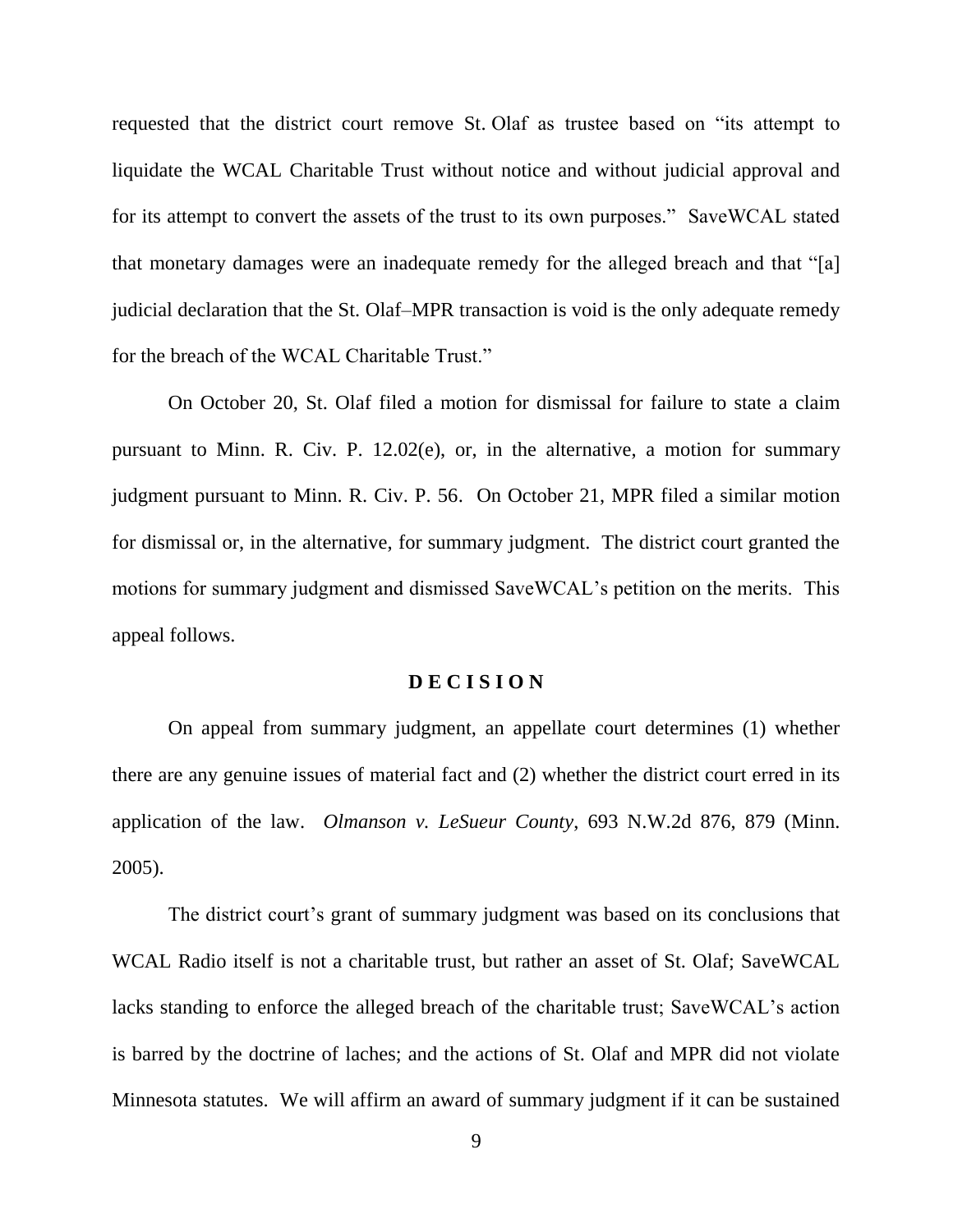on any ground. *Winkler v. Magnuson*, 539 N.W.2d 821, 828 (Minn. App. 1995), *review denied* (Minn. Feb. 13, 1996). Because we conclude that the district court did not err by granting summary judgment based on its conclusion that SaveWCAL waited too long to assert a claim to set aside the sale of WCAL, we limit our review to the district court's application of the doctrine of laches.

#### *Statute of Limitations*

Minn. Stat. § 541.05, subd. 1(7) (2008), provides that an action to enforce a trust shall be commenced within six years. The parties agree that SaveWCAL filed its petition within the applicable limitations period. But the district court concluded that because SaveWCAL seeks an equitable remedy, the statute of limitations does not apply. SaveWCAL contends that this conclusion is erroneous and argues that the defense of laches does not apply to an action that is governed by an express statute of limitations. Thus, we first consider whether the doctrine of laches may be asserted against SaveWCAL, in light of the agreement that the petition was filed within the statutory limitations period.

The supreme court has consistently held that when an action is governed by a statute of limitations the doctrine of laches does not apply. *M.A.D. v. P.R.*, 277 N.W.2d 27, 29 (Minn. 1979); *Aronovitch v. Levy*, 238 Minn. 237, 241, 56 N.W.2d 570, 574 (1953). This rule applies to equitable actions *unless* it can be shown that the delay would result in substantial injury to innocent parties. *Aronovitch*, 238 Minn. at 241, 56 N.W.2d at 574.  $\cdot\cdot\cdot$  A court of equity will not bar a claim . . . for a delay of less than the statutory period, at least, unless it be shown that the enforcement of the claim will result in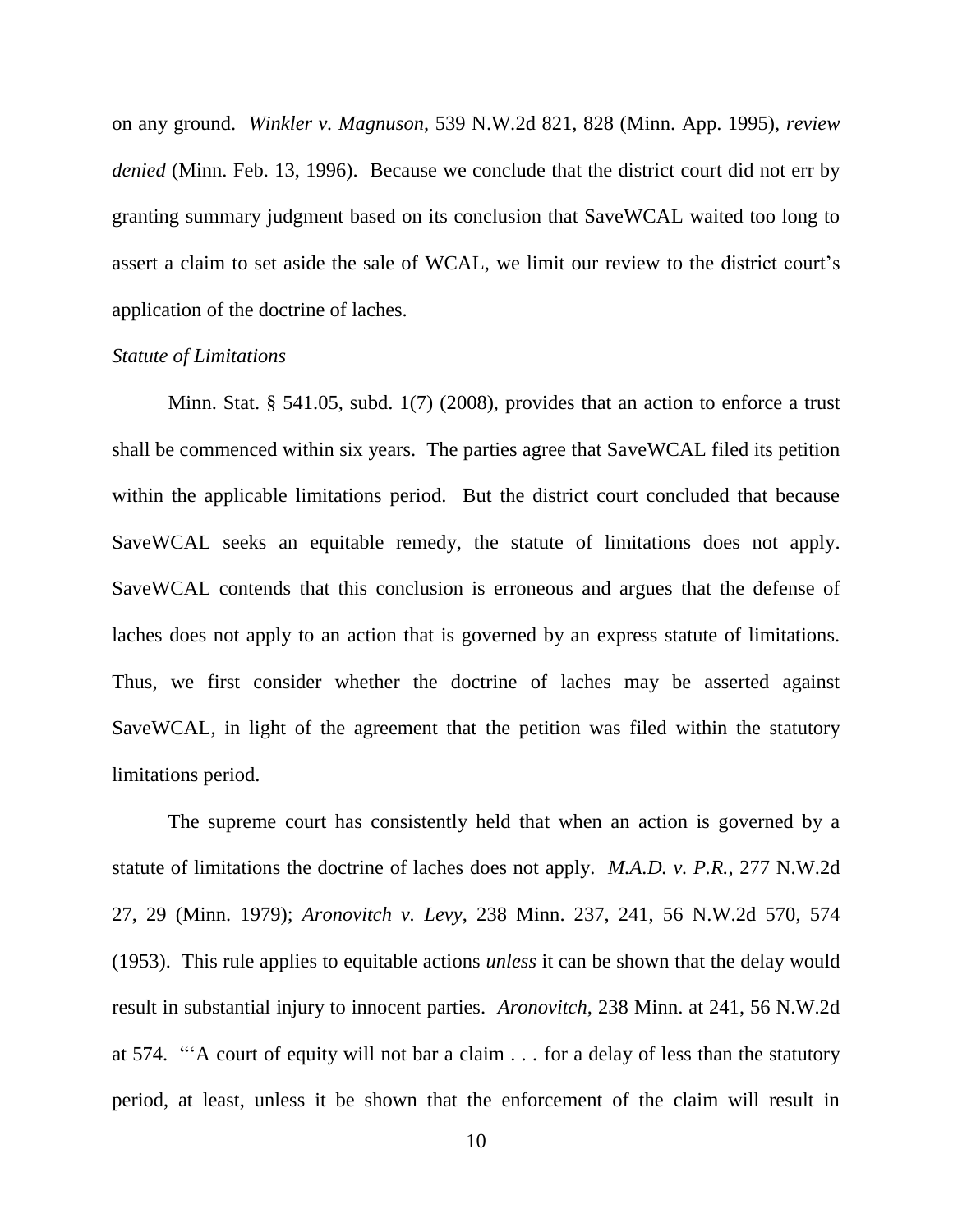substantial injury to innocent parties." *Id.* (quoting *McRae v. Feigh*, 143 Minn. 241, 246, 173 N.W. 655, 657 (1919)). We therefore turn our analysis to the exception to the general rule, applicable in cases involving equitable actions, and consider whether it can be shown that enforcement of SaveWCAL's claim would result in substantial injury to innocent parties.

SaveWCAL agrees that its action lies solely in equity. 1 *See In re Ruth Easton Fund*, 680 N.W.2d 541, 547 (Minn. App. 2004) (recognizing that a district court's jurisdiction over a charitable trust is equitable); *Restatement (Second) Trusts* § 392  $(1959)$  ("The remedies for the failure of the trustees of a charitable trust to perform their duties under the trust are exclusively equitable."). But SaveWCAL argues that the "innocent-party" exception does not apply because St. Olaf and MPR are not innocent parties but rather "co-conspirators in the breach of a charitable trust." SaveWCAL offers several arguments in support of this contention but fails to address the impact of its requested relief on parties other than St. Olaf and MPR.

The district court properly considered the impact of SaveWCAL's requested relief on parties other than St. Olaf and MPR. For example, the district court noted that St. Olaf has reasonably relied on the finality of the sale of WCAL and has made financial investments that benefit its students and faculty. The district court also noted that MPR has reasonably relied on the finality of the sale and has begun broadcasting The Current and that to void the sale would affect The Current, its employees, subscribing members,

 $\overline{a}$ 

<sup>&</sup>lt;sup>1</sup> Indeed, at oral argument before this court WCAL's counsel specifically stated that WCAL seeks only equitable relief and not monetary damages.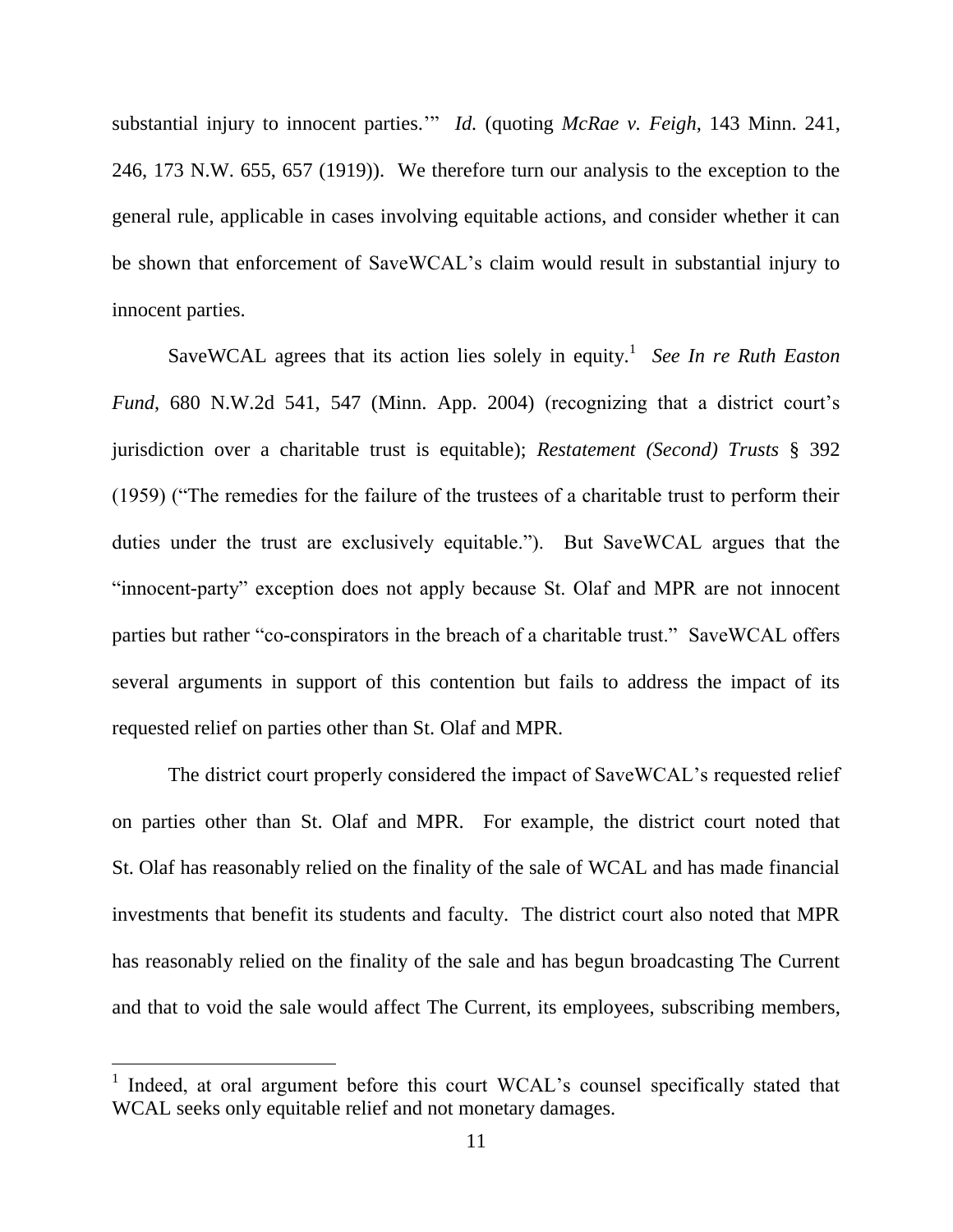and contract partners. MPR employs 14 full-time employees and 6 part-time employees to operate The Current. The Current has an audience in excess of 156,000 listeners, and it sponsors or co-sponsors large-scale community activities such as *Rock the Cradle* and *Rock the Garden*, which together draw attendance of over 18,000 adults and children.

The district court's application of the doctrine of laches was based on its consideration of the interests of innocent parties—St. Olaf students and faculty and The Current's employees, members, and contract partners—and on its implicit determination that these innocent parties would suffer substantial injury if the sale of WCAL were voided four years after its finalization. We agree that the "innocent-party" exception to the general rule applies. Even though the district court may have erroneously concluded that the statute of limitations has no application in this case,<sup>2</sup> the district court's ultimate decision to apply the doctrine of laches was sound.

## *Laches*

We next review the district court's application of the doctrine of laches to the undisputed facts. "Laches is an equitable doctrine applied to prevent one who has not been diligent in asserting a known right from recovering at the expense of one who has been prejudiced by the delay." *Winters v. Kiffmeyer*, 650 N.W.2d 167, 169 (Minn. 2002) (quotation omitted). The doctrine is intended to "promote vigilance and to discourage

<sup>&</sup>lt;sup>2</sup> While the district court's supporting memorandum is thorough and well reasoned, it does not expand on the district court's conclusion that "because SaveWCAL seeks an equitable remedy, the statute of limitations does not apply." Thus, we do not know whether the district court concluded that the applicable statute of limitations was irrelevant to its laches analysis or instead concluded that laches applies, despite the unexpired statute of limitations.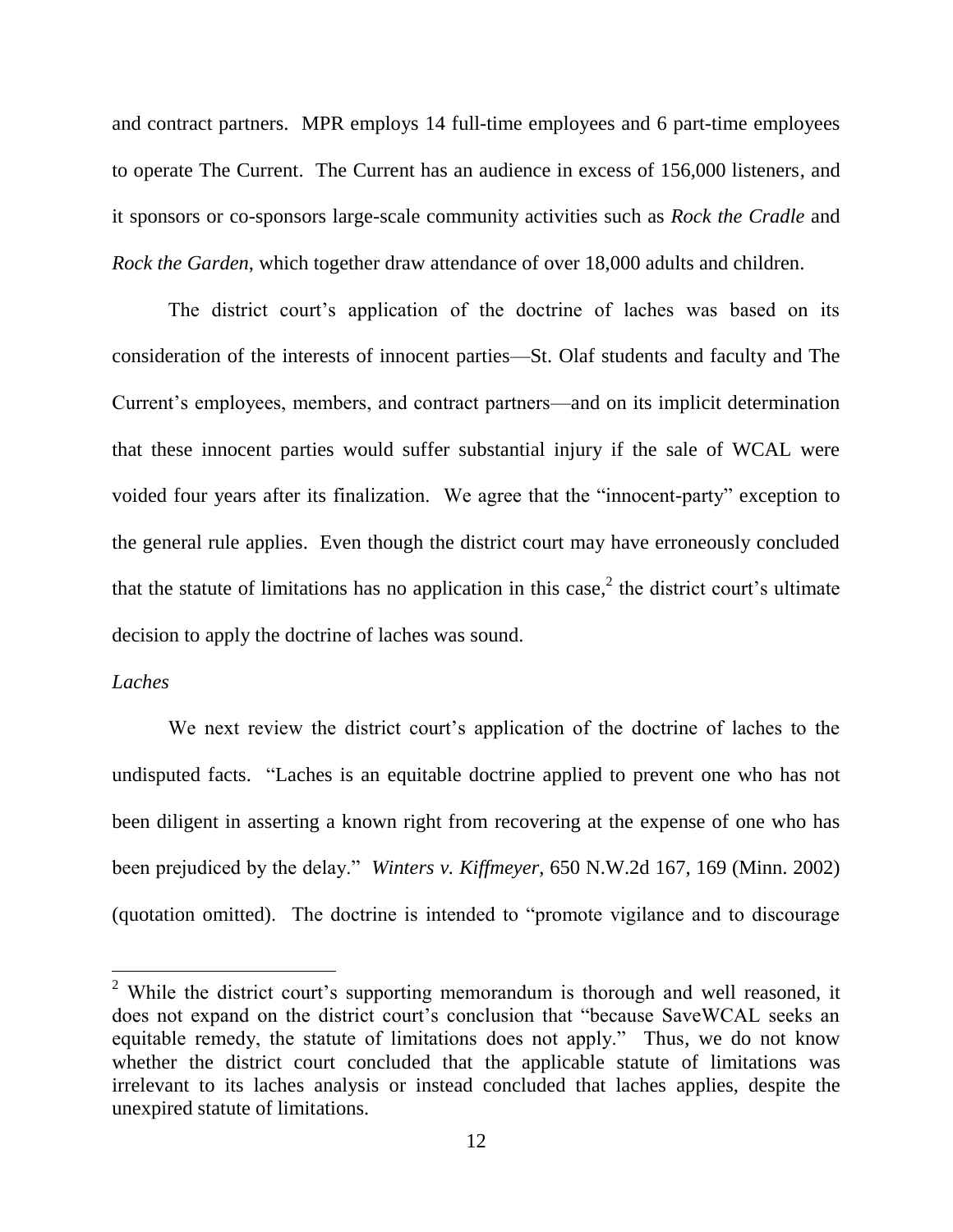delay." *Sawyer v. Mangni*, 231 Minn. 457, 468, 43 N.W.2d 775, 781 (1950). "It operates to cut off stale claims of those who have procrastinated unreasonably and without excuse." *Id.* A decision to apply the doctrine of laches is a preliminary matter that must be determined before making a decision on the merits. *Jackel v. Brower*, 668 N.W.2d 685, 690 (Minn. App. 2003) (citing *Melendez v. O'Connor*, 654 N.W.2d 114, 117 (Minn. 2002)), *review denied* (Minn. Nov. 25, 2003). The decision whether to apply laches in a summary judgment proceeding lies within the district court's discretion and will be reversed only for an abuse of that discretion. *Id.*; *see also In re Marriage of Opp*, 516 N.W.2d 193, 196 (Minn. App. 1994) ("The standard of review of the district court's decision on an issue of laches is whether the court abused its discretion."), *review denied* (Minn. Aug. 24, 1994). A district court has abused its discretion when its decision is arbitrary, capricious, or not in conformity with law. *Ruth Easton Fund*, 680 N.W.2d at 547 (citing *Plunkett v. Lampert*, 231 Minn. 484, 492, 43 N.W.2d 489, 494 (1950)).

―Application of the doctrine of laches depends on a factual determination in each case.‖ *Harr v. City of Edina*, 541 N.W.2d 603, 606 (Minn. App. 1996). When determining whether the doctrine of laches bars a claim, a court must determine ―‗whether there has been such an unreasonable delay in asserting a known right, resulting in prejudice to others, as would make it inequitable to grant the relief prayed for." *Id.* (quoting *Fetsch v. Holm*, 236 Minn. 158, 163, 52 N.W.2d 113, 115 (1952)). The courts must consider the following factors when deciding whether the doctrine of laches applies: (1) the availability of the defense as determined by the nature of the action, (2) the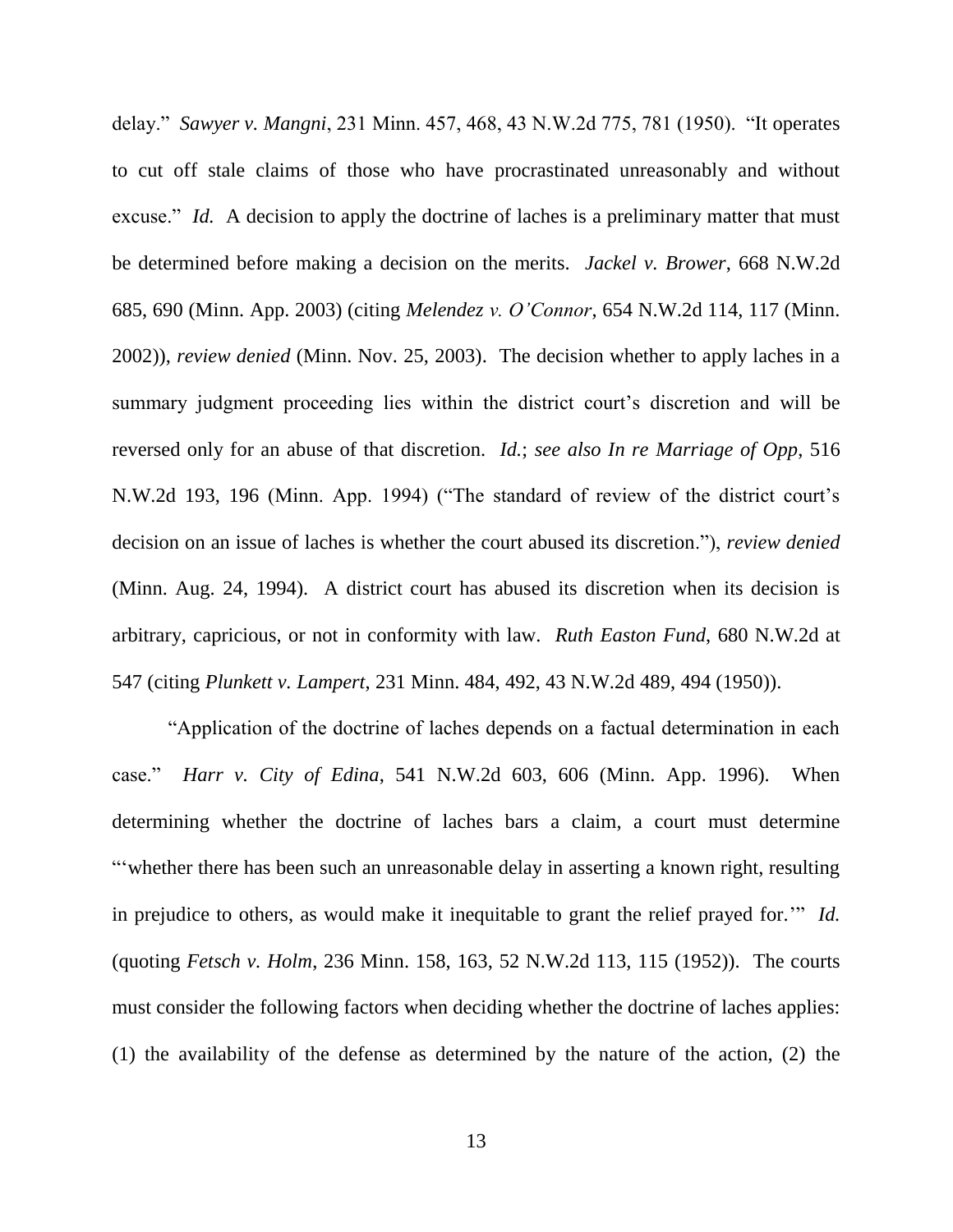reasons for the delay, (3) prejudice, and (4) policy considerations. *M.A.D.*, 277 N.W.2d at 29.

―Mere delay does not constitute laches, unless the circumstances were such as to make the delay blamable." *Elsen v. State Farmers Mut. Ins. Co.*, 219 Minn. 315, 321, 17 N.W.2d 652, 656 (1945) (quotation omitted). A claimant has knowledge of the right to make a claim when the claimant has actual notice of the claim or, in the exercise of proper diligence, ought to have discovered the claim. *Steenberg v. Kaysen*, 229 Minn. 300, 309, 39 N.W.2d 18, 23 (1949).

> [L]aches is not, like limitation, a mere matter of time; but *principally a question of the inequity* of permitting the claim to be enforced, [] an inequity founded upon some change in the condition or relations of the property or the parties.  $\dots$ [Laches may be applied] where a court of equity finds that the position of the parties has so changed that equitable relief cannot be afforded without doing injustice, or that the intervening rights of third persons may be destroyed or seriously impaired. . . .

*Kahnke v. Green*, 695 N.W.2d 148, 152-53 (Minn. App. 2005) (quoting *Ward v. Sherman*, 192 U.S. 168, 177, 24 S. Ct. 227, 230 (1904)).

The district court concluded that SaveWCAL unreasonably delayed bringing its petition for relief, relying on the following undisputed facts. The board of directors of WCAL was informed of the MPR purchase offer in August 2004. SaveWCAL formed in early September 2004, approximately two and one-half months before the sale was finalized. By letter dated October 5, 2004, SaveWCAL notified the attorney general of the proposed sale, alleged that the sale constituted a breach of a charitable trust, and urged an investigation into the sale. On October 19, the attorney general responded to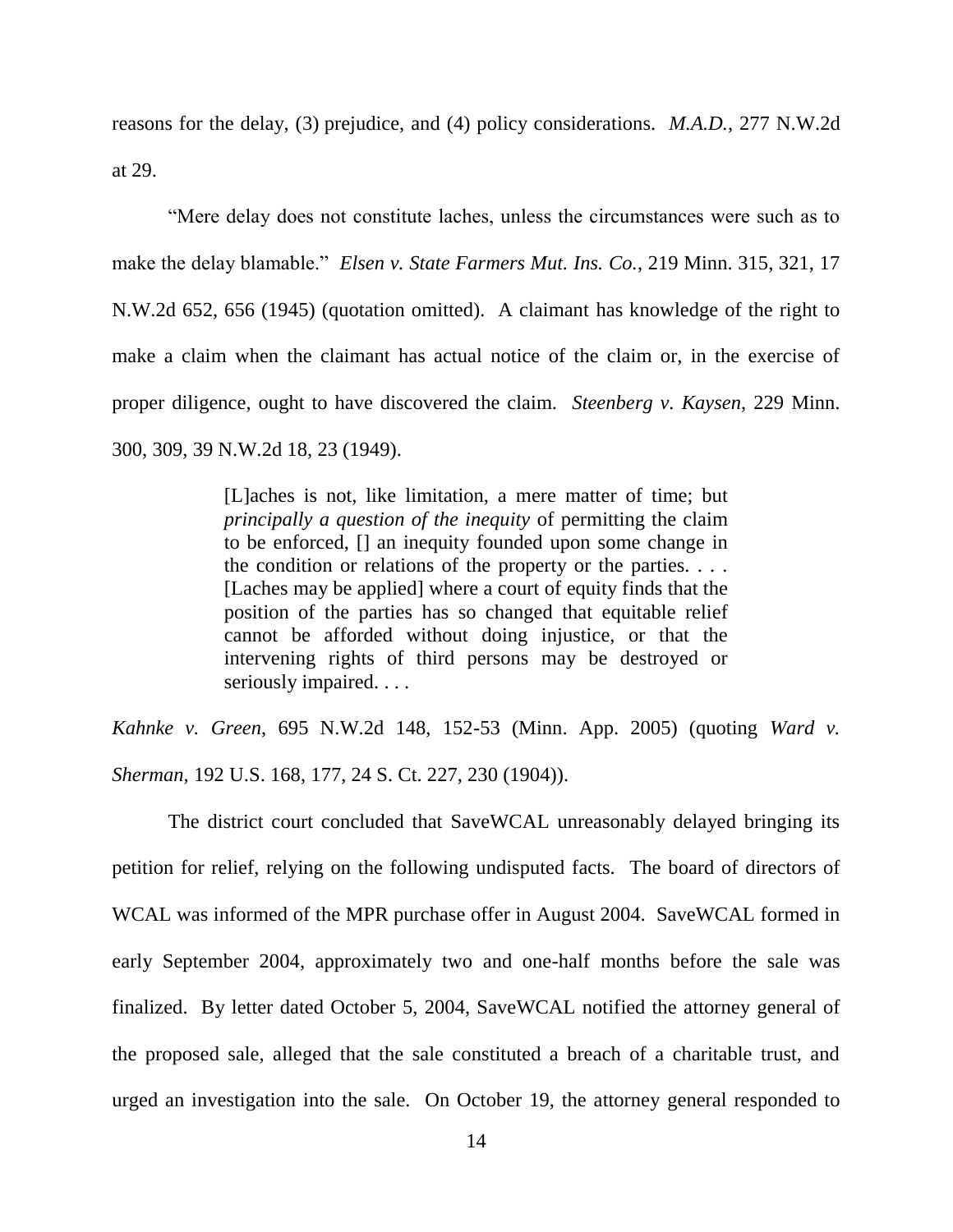SaveWCAL's request, declining to intervene. Despite its notice that the attorney general would not intervene to prevent the sale, SaveWCAL did not initiate legal action to pursue its breach-of-charitable-trust theory prior to finalization of the sale. In fact, SaveWCAL did not participate in any legal proceeding related to the sale until 2007 and did not file the petition that is the subject of this lawsuit until four years after the sale closed.

When St. Olaf filed a petition in district court in December 2006, seeking instruction with regard to certain endowments and other restricted gifts designated by donors to support WCAL, SaveWCAL opposed the petition. However, SaveWCAL did not file a petition for relief asserting its breach-of-charitable-trust theory. Instead, SaveWCAL submitted a letter to the district court in February 2007 in response to the petition, asserting that a breach of charitable trust had occurred, and requested that the district court expand the scope of the proceeding to include a review of the entire St. Olaf–MPR transaction. At a hearing on March 8, 2007, the district court stated to SaveWCAL's counsel: "Cut to the core of this whole thing. If I do allow you to ask questions, you are not going to get into the sale of the radio station, are you? That is done, over and done with as far as I'm concerned." And the district court's analysis in its memorandum supporting its final order on St. Olaf's petition begins: "The [c]ourt recognizes that the sale of WCAL is neither before the [c]ourt at this time nor has it ever been before the court." These statements indicate that the district court was not going to entertain arguments regarding the validity of the sale itself, nor arguments to set aside the sale, because that issue was not before the district court. Yet SaveWCAL did not file a motion, petition, or pleading requesting that the district court set aside the transaction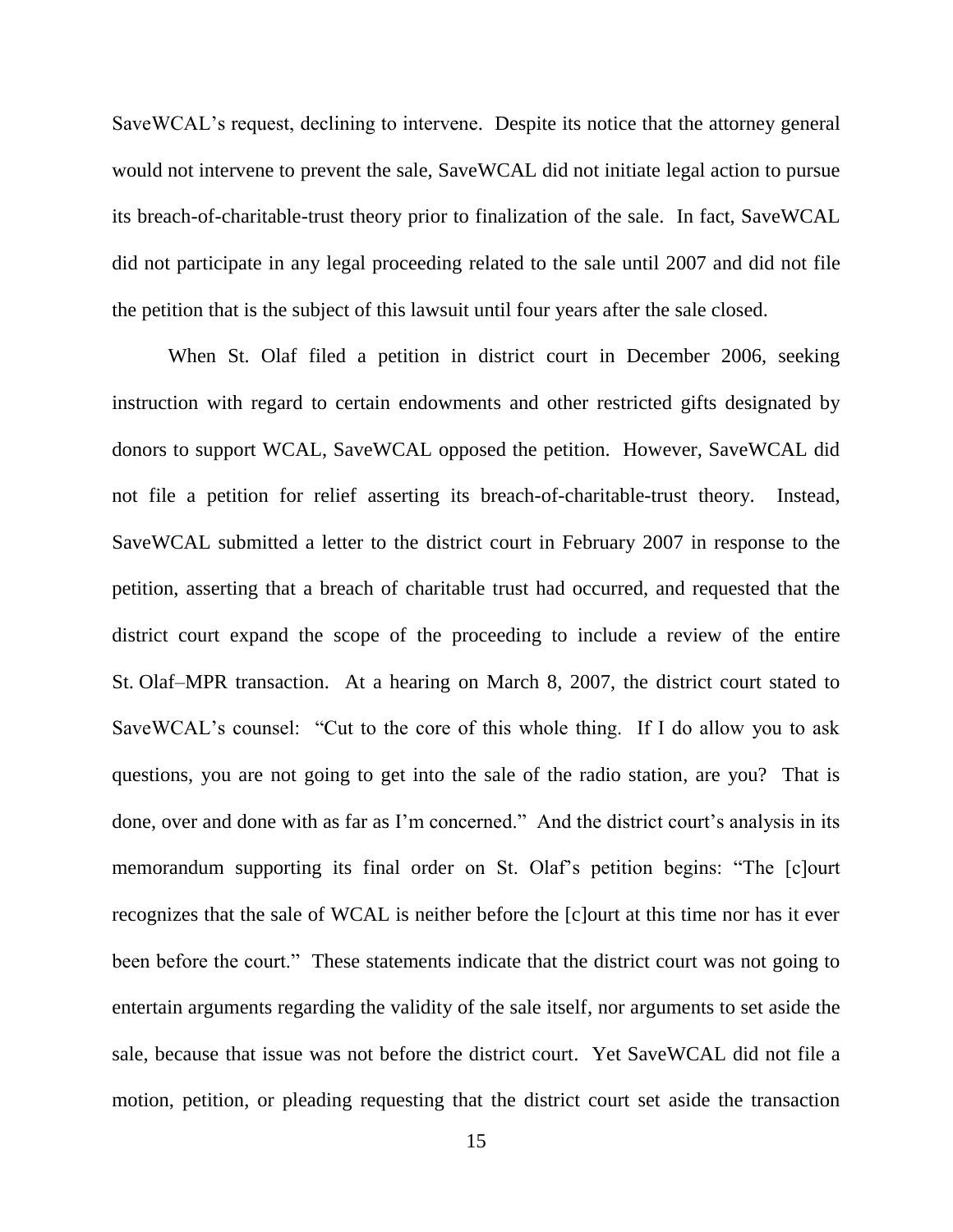based on its breach-of-charitable-trust theory until September 2008, nearly four years after the sale closed.

SaveWCAL did not provide the district court with an explanation for its significant delay. The district court noted that SaveWCAL possessed knowledge of the sale, and had formulated its breach-of-charitable-trust theory, in the fall of 2004 and concluded that SaveWCAL's unexplained delay was unreasonable. This conclusion was not arbitrary or capricious. At oral argument before this court, SaveWCAL explained that it did not affirmatively pursue equitable relief on its breach-of-charitable-trust theory until nearly four years after finalization of the sale because it lacked financial resources to bring suit. This explanation, offered for the first time, does not change our view of the district court's conclusion. "Poverty alone is not a legally cognizable excuse for failure to initiate suit.‖ *Altech Controls Corp. v. E.I.L. Instruments, Inc.*, 33 F. Supp. 2d 546, 554 (S.D. Tex. 1998).

The district court also reasoned that both St. Olaf and MPR are significantly prejudiced by SaveWCAL's delay in bringing its petition for relief. The district court noted that in the nearly four years between the sale and the filing of the petition, St. Olaf and MPR made significant financial decisions and undertook and implemented major programmatic actions based on the reasonable belief that the multi-million dollar sale was final. MPR made \$270,000 in improvements to its building and to studio, recording, and interconnection equipment to support The Current. It also invested \$400,000 in marketing and advertising, including outdoor billboard campaigns. MPR's operating expenditures for The Current during the period from November 2004 to June 2008 were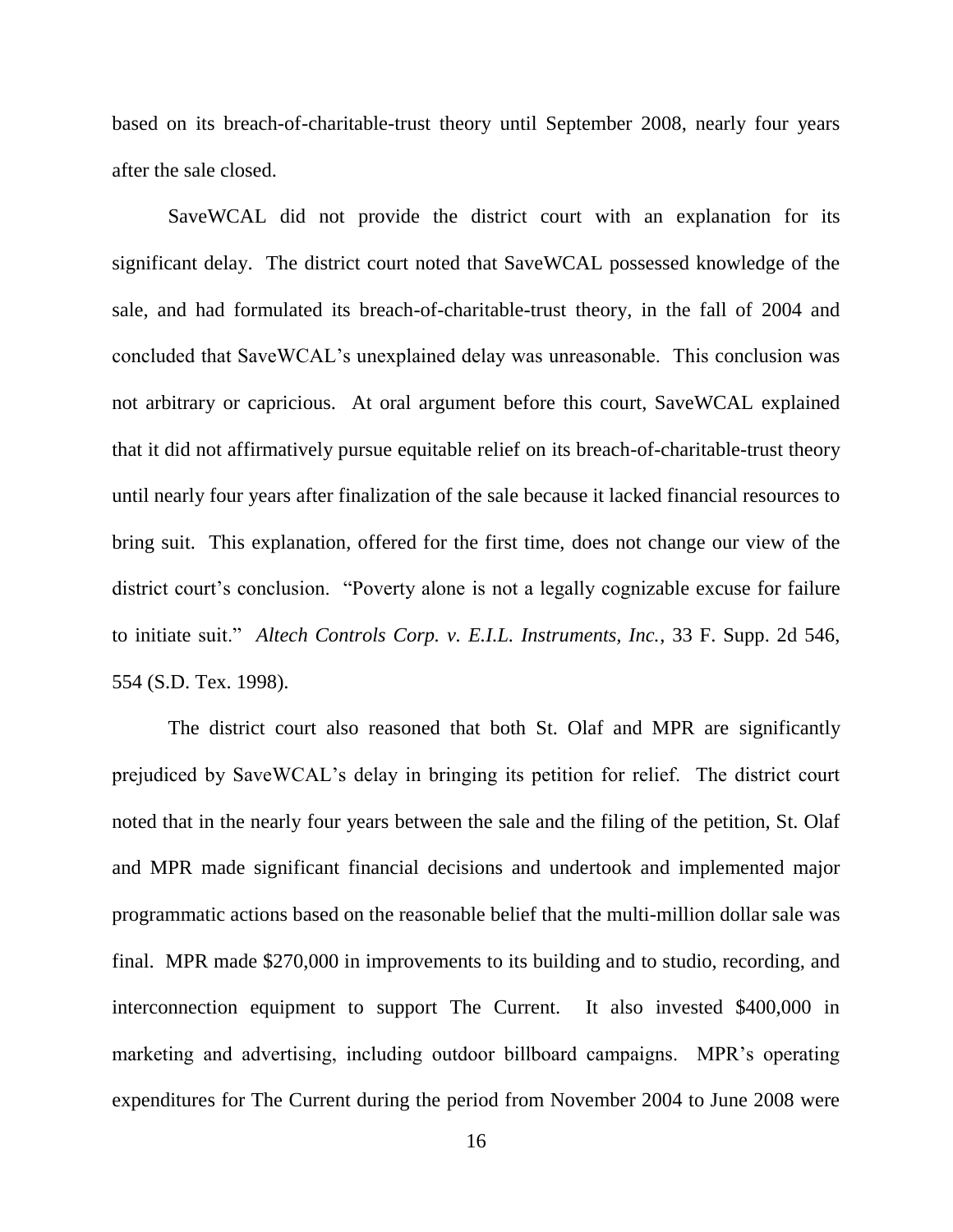\$14.3 million, and during that period, it paid \$1.5 million in financing costs related to its acquisition of the stations. "It is a circumstance of importance, in determining whether a plaintiff has been guilty of laches, that the situation of the parties has changed  $\dots$ ." *Aronovitch*, 238 Minn. at 243, 56 N.W.2d at 574 (quotation omitted).

And the district court correctly reasoned that innocent parties, who are the beneficiaries of the actions of St. Olaf and MPR, such as St. Olaf's students and faculty and The Current's employees, members, and contract partners, are similarly prejudiced by SaveWCAL's delay. For example, in January 2005, MPR sold the WCAL call letters to the Student Association of California University of Pennsylvania to be used for its radio station, WCAL 91.9 FM, California, Pennsylvania. One reason why equity discourages stale claims is because the lapse of time may be prejudicial by reason of "the intervening of equities in favor of innocent persons." *Bausman v. Kelley*, 38 Minn. 197, 208, 36 N.W. 333, 337 (1888).

Finally, the district court cited *Carlson T.V. v. City of Marble*, 612 F. Supp. 669 (D. Minn. 1985), a decision written by then United States District Judge Diana E. Murphy, a widely-respected jurist. In *Carlson*, a city rejected Carlson's bid to construct a cable television system and awarded the bid to Thomas at a public city council meeting on October 11, 1982. *Id.* at 670. Carlson was aware that the contract was awarded to Thomas at that time, and Carlson was notified in October 1982 that construction of the project would begin in November. *Id.* The system was operational as of April 1, 1983. *Id.* Thomas was paid in excess of \$108,000 for its work on the project. *Id.* In March 1984, Carlson filed an action against the city and Thomas claiming, in part, violations of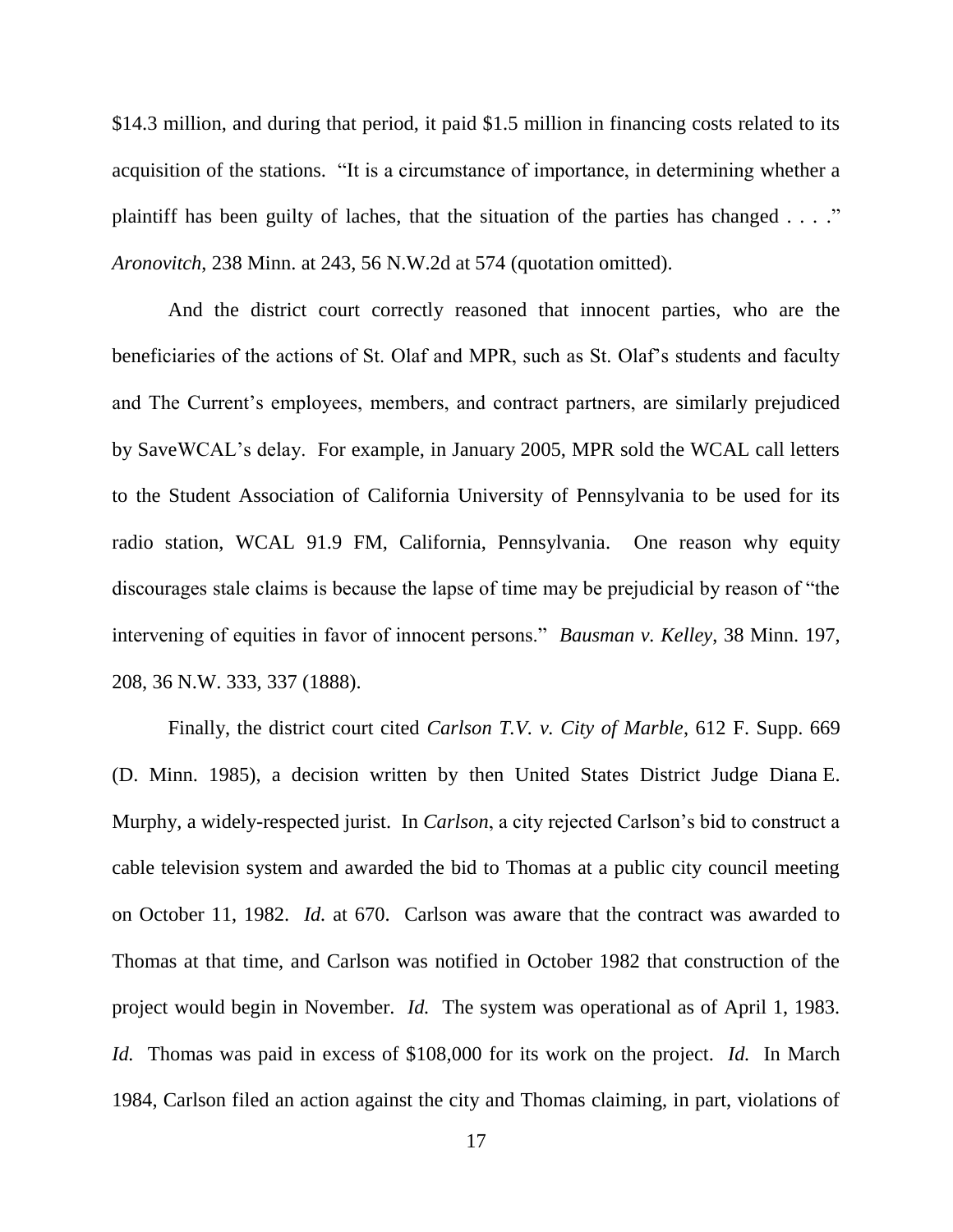the Minnesota public bidding statute. *Id.* The court held that Carlson's action was barred by the defense of laches. *Id.* at 672.

*Carlson* notes that there are two criteria for dismissal for laches: unreasonable delay in bringing the suit and prejudice to the defendant caused by such delay. *Id.* The court held that Carlson's delay in bringing suit was unreasonable and prejudicial to the defendants because the bid award was finalized and the construction was undertaken. *Id.* at 673. "By the time the action was filed the system was fully operational, Thomas' role was long completed, and the bid procedure could not be undone." *Id.* The district court here similarly and correctly reasoned that St. Olaf and MPR fully completed the performance of the sales agreement years ago. The district court's implicit conclusion that the sales transaction cannot be undone at this late date is sound.

The district court appropriately considered the unexplained reason for SaveWCAL's delay, the prejudice to St. Olaf, MPR, and innocent third-parties, and policy considerations related to vacating a multi-million dollar sales transaction fully completed over four years earlier and decided that "[r]egardless of the merit of SaveWCAL's position, because SaveWCAL waited nearly four years after the closing of a well-publicized, FCC approved, multi-million dollar transaction, to the prejudice of MPR, St. Olaf and others, laches bars the granting of equitable relief." This decision is not arbitrary or capricious. To the contrary, it is supported by the uncontested facts and in conformity with law. Accordingly, we hold that the district court did not abuse its discretion by granting summary judgment in favor of St. Olaf and MPR based on its determination that SaveWCAL's petition for relief is barred by the doctrine of laches.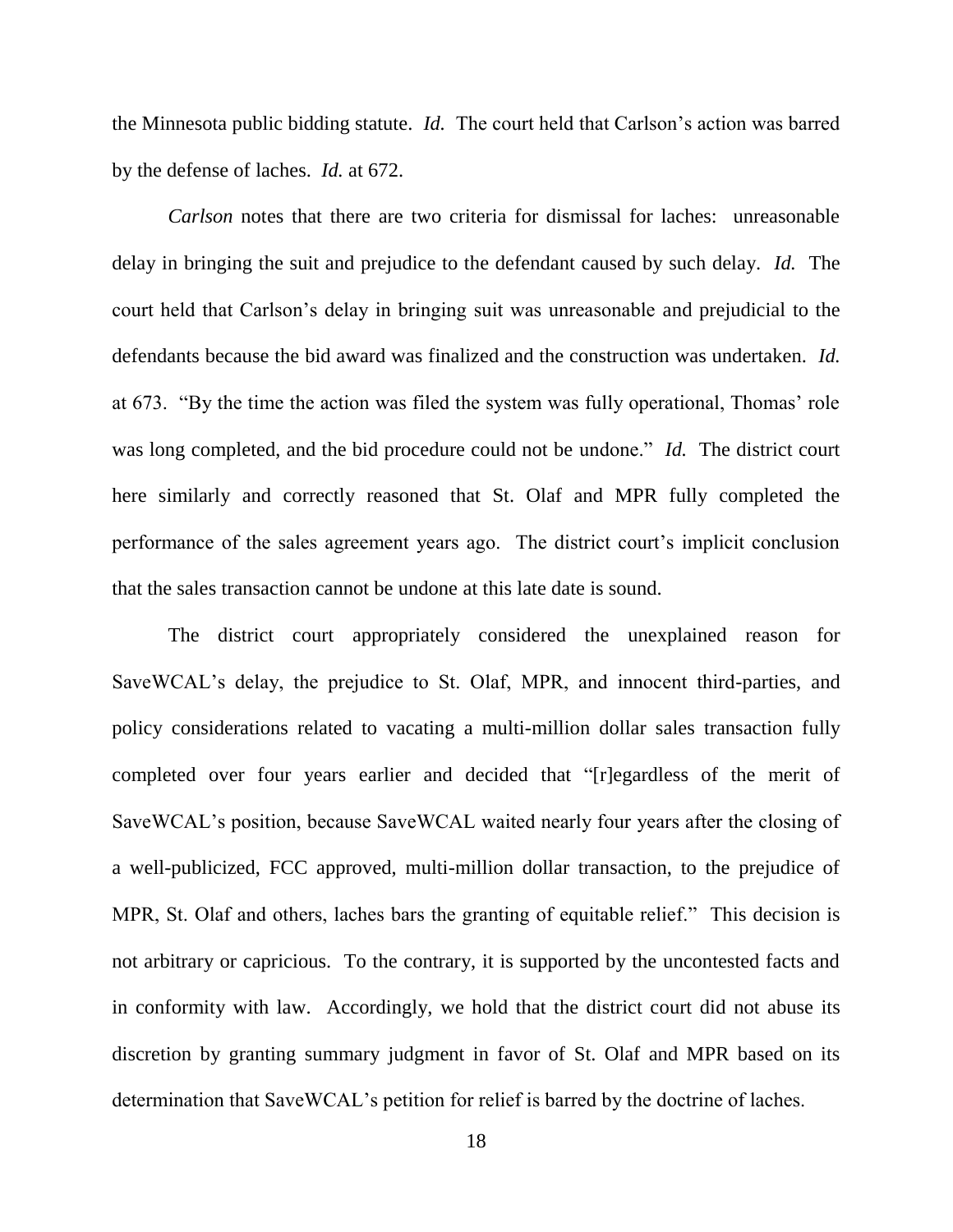## *Unclean Hands*

 $\overline{a}$ 

SaveWCAL cites the doctrine of unclean hands and argues that the defense of laches is unavailable to St. Olaf and MPR, because they are co-conspirators in the alleged breach of trust. Specifically, SaveWCAL argues that St. Olaf violated federal and state law by diverting the assets of the purported charitable trust, and the proceeds from the sale of those assets, from the charitable purpose intended by the donors. SaveWCAL also argues that MPR failed to satisfy its duty to inquire regarding the nature of the trust and that MPR is liable for the unlawful conduct of St. Olaf under a conspiracy theory.

The district court did not determine whether the doctrine of unclean hands bars the defense of laches, presumably because SaveWCAL's argument on this issue was limited to an endnote in its memorandum in opposition to the motions to dismiss. In a section of its memorandum entitled "Statute of Limitations," SaveWCAL argued that the defense of laches does not apply to an action governed by an express statute of limitations. SaveWCAL noted the innocent-party exception to the general rule and argued that the exception would not "avail either St. Olaf or MPR," because they were "co-conspirators" in the breach of a charitable trust." Near the end of its argument, SaveWCAL references an endnote that states: "The separate doctrine of unclean hands would render the defense of laches unavailable to St. Olaf and MPR even in the absence of an express statute of limitations." But the text of SaveWCAL's memorandum does not address this argument.<sup>3</sup>

 $3$  SaveWCAL also referenced the endnote in a letter that it submitted to the district court in response to the reply memoranda of St. Olaf and MPR, stating: "The separate doctrine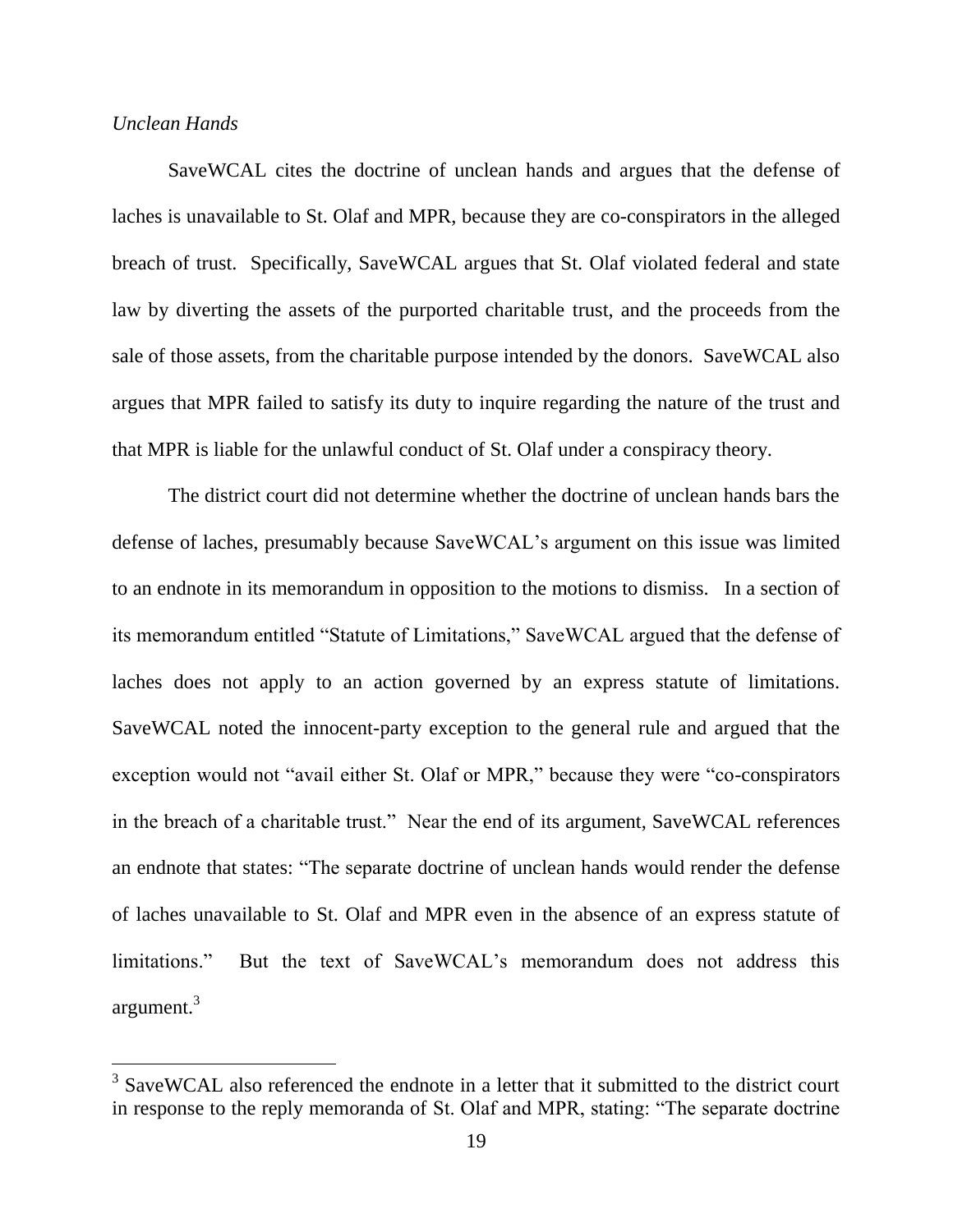Similarly, SaveWCAL did not analyze application of the unclean-hands doctrine to the undisputed facts of this case in its primary appellate brief. SaveWCAL merely included a footnote stating: "The separate doctrine of unclean hands would render the defense of laches unavailable to St. Olaf and MPR even in the absence of an express statute of limitations." This footnote, like the identical endnote in SaveWCAL's district court memorandum, contains citation to legal authority, but SaveWCAL did not provide any supporting legal argument or analysis until the submission of its reply brief. While SaveWCAL discussed the alleged transgressions of St. Olaf and MPR in its primary brief, arguing that they are not innocent parties, SaveWCAL did not provide any legal analysis regarding application of the unclean-hands doctrine.

Generally, we will not consider matters not argued to and considered by the district court. *Thiele v. Stich*, 425 N.W.2d 580, 582 (Minn. 1988). And an assignment of error in a brief based on "mere assertion" and not supported by argument or analysis is waived unless prejudicial error is obvious on mere inspection. *State v. Modern Recycling, Inc.*, 558 N.W.2d 770, 772 (Minn. App. 1997) (quoting *Schoepke v. Alexander Smith & Sons Carpet Co.*, 290 Minn. 518, 519-20, 187 N.W.2d 133, 135 (1971)) (declining to address an issue raised by appellant when appellant did not provide any analysis or argument to support appellant's position on the issue). Finally, issues not raised or argued in a primary brief cannot be revived in a reply brief. *McIntire v. State*,

of unclean hands would render the defense of laches *unavailable* to St. Olaf and to MPR even in the absence of an express statute of limitations." Again, SaveWCAL did not offer any legal argument or analysis in support of this statement.